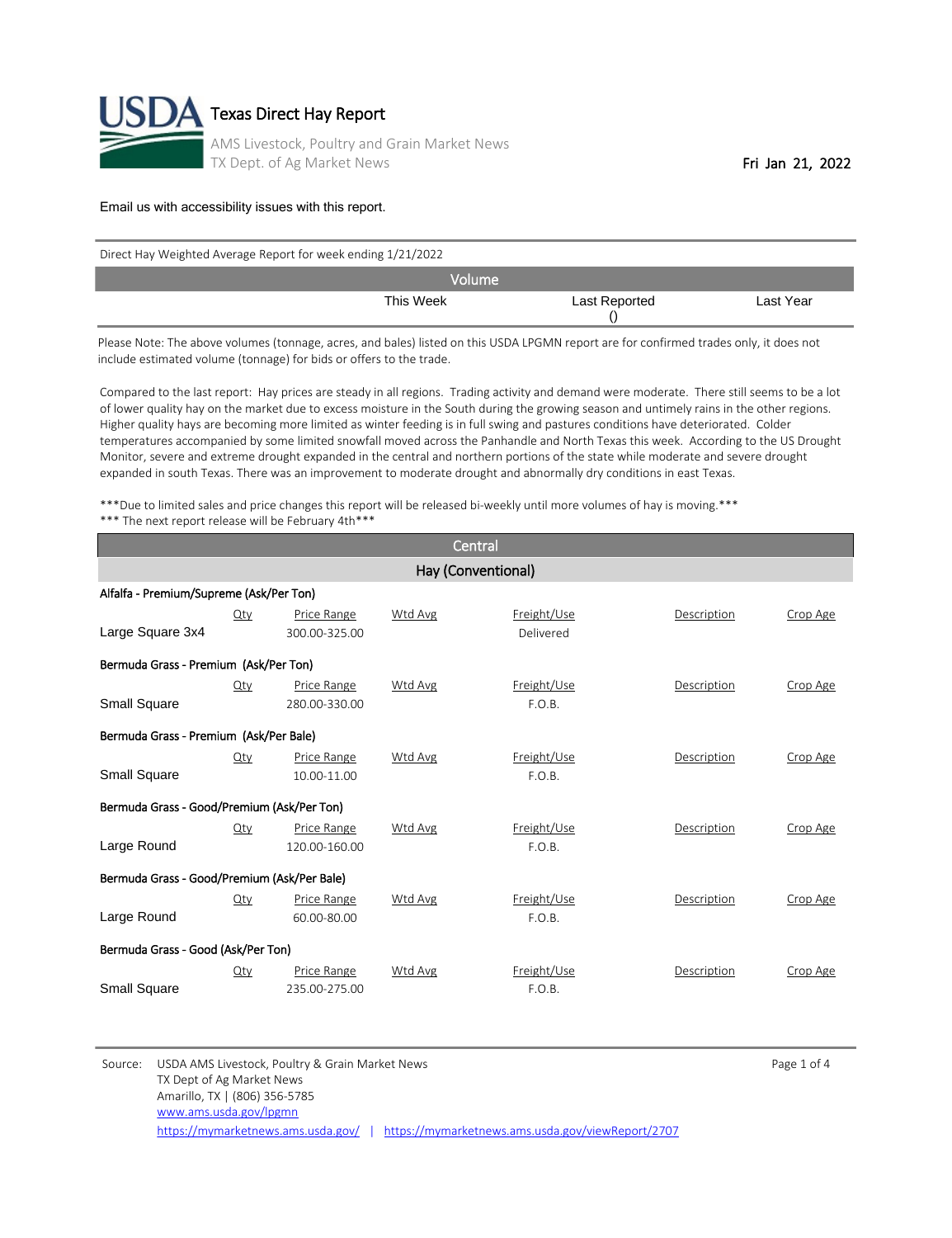

| Bermuda Grass - Good (Ask/Per Bale)        |        |               |         |                         |             |          |  |
|--------------------------------------------|--------|---------------|---------|-------------------------|-------------|----------|--|
|                                            | Qty    | Price Range   | Wtd Avg | Freight/Use             | Description | Crop Age |  |
| <b>Small Square</b>                        |        | $6.00 - 8.00$ |         | F.O.B.                  |             |          |  |
|                                            |        |               |         |                         |             |          |  |
|                                            |        |               |         | Panhandle               |             |          |  |
|                                            |        |               |         | Hay (Conventional)      |             |          |  |
| Alfalfa - Supreme (Ask/Per Ton)            |        |               |         |                         |             |          |  |
|                                            | $Q$ ty | Price Range   | Wtd Avg | Freight/Use             | Description | Crop Age |  |
| Large Square 3x4                           |        | 280.00-300.00 |         | Delivered               |             |          |  |
| Alfalfa - Premium (Ask/Per Ton)            |        |               |         |                         |             |          |  |
|                                            | $Q$ ty | Price Range   | Wtd Avg | Freight/Use             | Description | Crop Age |  |
| Large Square 3x4                           |        | 250.00-260.00 |         | Delivered               |             |          |  |
| <b>Small Square</b>                        |        | 260.00-285.00 |         | Delivered               |             |          |  |
| Alfalfa - Premium (Ask/Per Bale)           |        |               |         |                         |             |          |  |
|                                            | $Q$ ty | Price Range   | Wtd Avg | Freight/Use             | Description | Crop Age |  |
| <b>Small Square</b>                        |        | 9.00-11.00    |         | Delivered               |             |          |  |
| Alfalfa - Good/Premium (Ask/Per Ton)       |        |               |         |                         |             |          |  |
|                                            | $Q$ ty | Price Range   | Wtd Avg | Freight/Use             | Description | Crop Age |  |
| Large Square 3x4                           |        | 225.00-235.00 |         | Delivered-Feedlot/dairy |             |          |  |
| Alfalfa - Good (Ask/Per Bale)              |        |               |         |                         |             |          |  |
|                                            | $Q$ ty | Price Range   | Wtd Avg | Freight/Use             | Description | Crop Age |  |
| Ground                                     |        | 210.00-220.00 |         | Delivered-Feedlot/dairy |             |          |  |
| Alfalfa - Fair/Good (Ask/Per Ton)          |        |               |         |                         |             |          |  |
|                                            | $Q$ ty | Price Range   | Wtd Avg | Freight/Use             | Description | Crop Age |  |
| Large Round                                |        | 175.00        |         | Delivered               |             |          |  |
| Bermuda Grass - Good/Premium (Ask/Per Ton) |        |               |         |                         |             |          |  |
|                                            | $Q$ ty | Price Range   | Wtd Avg | Freight/Use             | Description | Crop Age |  |
| Large Round                                |        | 210.00-235.00 |         | Delivered               |             |          |  |
| Bermuda Grass - Good (Ask/Per Bale)        |        |               |         |                         |             |          |  |
|                                            | $Q$ ty | Price Range   | Wtd Avg | Freight/Use             | Description | Crop Age |  |
| <b>Small Square</b>                        |        | 9.00-10.00    |         | Delivered               |             |          |  |

Source: USDA AMS Livestock, Poultry & Grain Market News and the extendion of the Page 2 of 4 TX Dept of Ag Market News Amarillo, TX | (806) 356-5785 <https://mymarketnews.ams.usda.gov/> | <https://mymarketnews.ams.usda.gov/viewReport/2707> [www.ams.usda.gov/lpgmn](http://www.ams.usda.gov/lpgmn)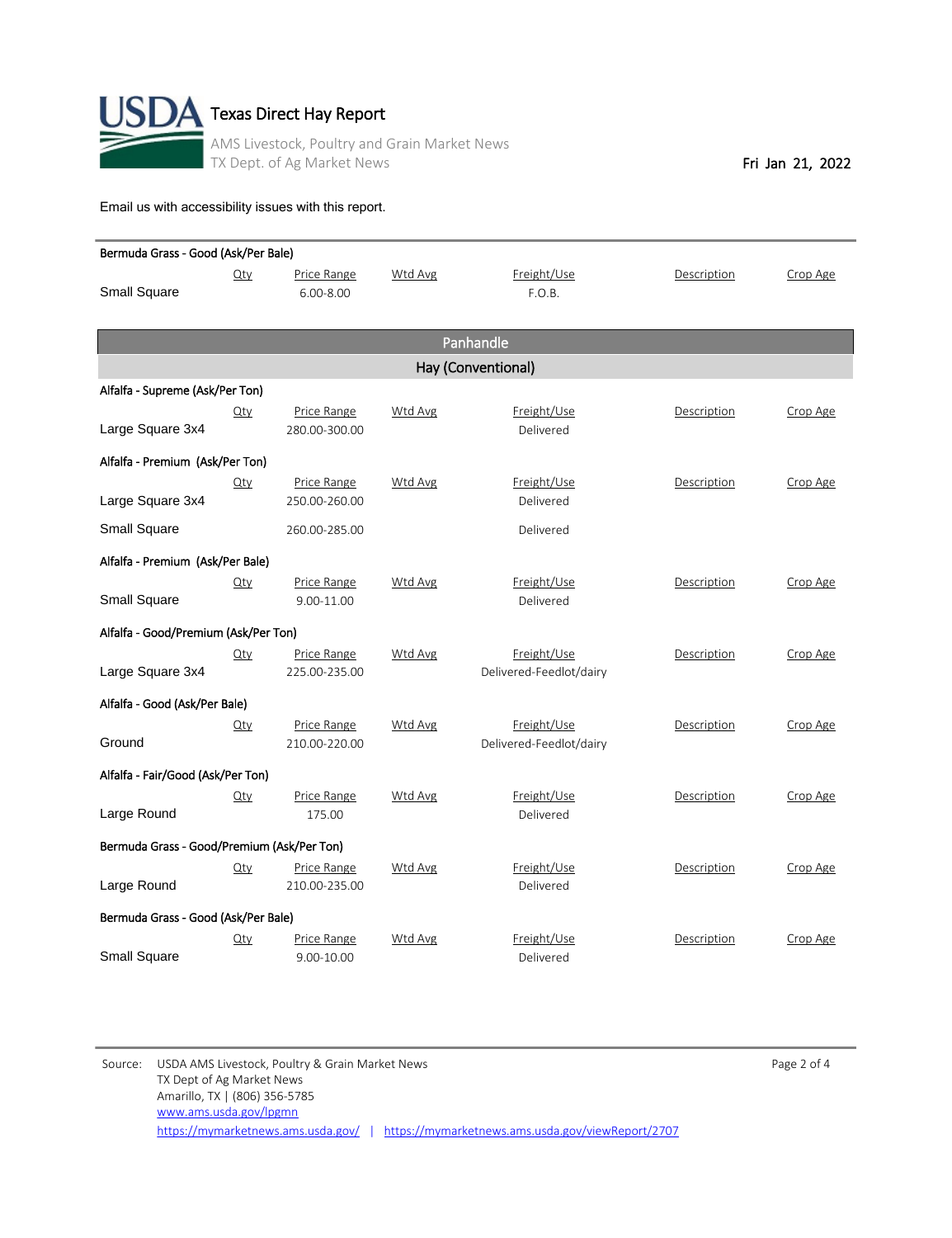

| Sorghum - Good (Ask/Per Ton)                |        |               |         |                    |             |          |  |  |
|---------------------------------------------|--------|---------------|---------|--------------------|-------------|----------|--|--|
|                                             | $Q$ ty | Price Range   | Wtd Avg | Freight/Use        | Description | Crop Age |  |  |
| Large Round                                 |        | 125.00-140.00 |         | F.O.B.             |             |          |  |  |
| Triticale - Good (Ask/Per Ton)              |        |               |         |                    |             |          |  |  |
|                                             | $Q$ ty | Price Range   | Wtd Avg | Freight/Use        | Description | Crop Age |  |  |
| Large Round                                 |        | 140.00        |         | Delivered          |             |          |  |  |
|                                             |        |               |         |                    |             |          |  |  |
|                                             |        |               |         | South              |             |          |  |  |
|                                             |        |               |         | Hay (Conventional) |             |          |  |  |
| Bermuda Grass - Good/Premium (Ask/Per Ton)  |        |               |         |                    |             |          |  |  |
|                                             | Qty    | Price Range   | Wtd Avg | Freight/Use        | Description | Crop Age |  |  |
| Large Round                                 |        | 140.00-180.00 |         | F.O.B.             |             |          |  |  |
| Small Square                                |        | 260.00-330.00 |         | F.O.B.             |             |          |  |  |
| Bermuda Grass - Good/Premium (Ask/Per Bale) |        |               |         |                    |             |          |  |  |
|                                             | $Q$ ty | Price Range   | Wtd Avg | Freight/Use        | Description | Crop Age |  |  |
| Large Round                                 |        | 70.00-90.00   |         | F.O.B.             |             |          |  |  |
| <b>Small Square</b>                         |        | 8.00-10.00    |         | F.O.B.             |             |          |  |  |
|                                             |        |               |         |                    |             |          |  |  |
| Bermuda Grass - Fair/Good (Ask/Per Ton)     |        | Price Range   | Wtd Avg | Freight/Use        | Description | Crop Age |  |  |
| Large Round                                 | $Q$ ty | 120.00-130.00 |         | F.O.B.             |             |          |  |  |
| Small Square                                |        |               |         |                    |             |          |  |  |
|                                             |        | 235.00-265.00 |         | F.O.B.             |             |          |  |  |
| Bermuda Grass - Fair/Good (Ask/Per Bale)    |        |               |         |                    |             |          |  |  |
|                                             | Qty    | Price Range   | Wtd Avg | Freight/Use        | Description | Crop Age |  |  |
| Large Round                                 |        | 50.00-70.00   |         | F.O.B.             |             |          |  |  |
| <b>Small Square</b>                         |        | $6.00 - 8.00$ |         | F.O.B.             |             |          |  |  |
|                                             |        |               |         |                    |             |          |  |  |
|                                             |        |               |         |                    |             |          |  |  |

| West                                    |     |                              |         |                       |             |          |  |  |
|-----------------------------------------|-----|------------------------------|---------|-----------------------|-------------|----------|--|--|
| Hay (Conventional)                      |     |                              |         |                       |             |          |  |  |
| Alfalfa - Premium/Supreme (Ask/Per Ton) |     |                              |         |                       |             |          |  |  |
| Large Square 3x4                        | Qty | Price Range<br>275.00-285.00 | Wtd Avg | Freight/Use<br>F.O.B. | Description | Crop Age |  |  |
| <b>Small Square</b>                     |     | 300.00-315.00                |         | F.O.B.                |             |          |  |  |

Source: USDA AMS Livestock, Poultry & Grain Market News and the extendion of the Page 3 of 4 TX Dept of Ag Market News Amarillo, TX | (806) 356-5785 <https://mymarketnews.ams.usda.gov/> | <https://mymarketnews.ams.usda.gov/viewReport/2707> [www.ams.usda.gov/lpgmn](http://www.ams.usda.gov/lpgmn)